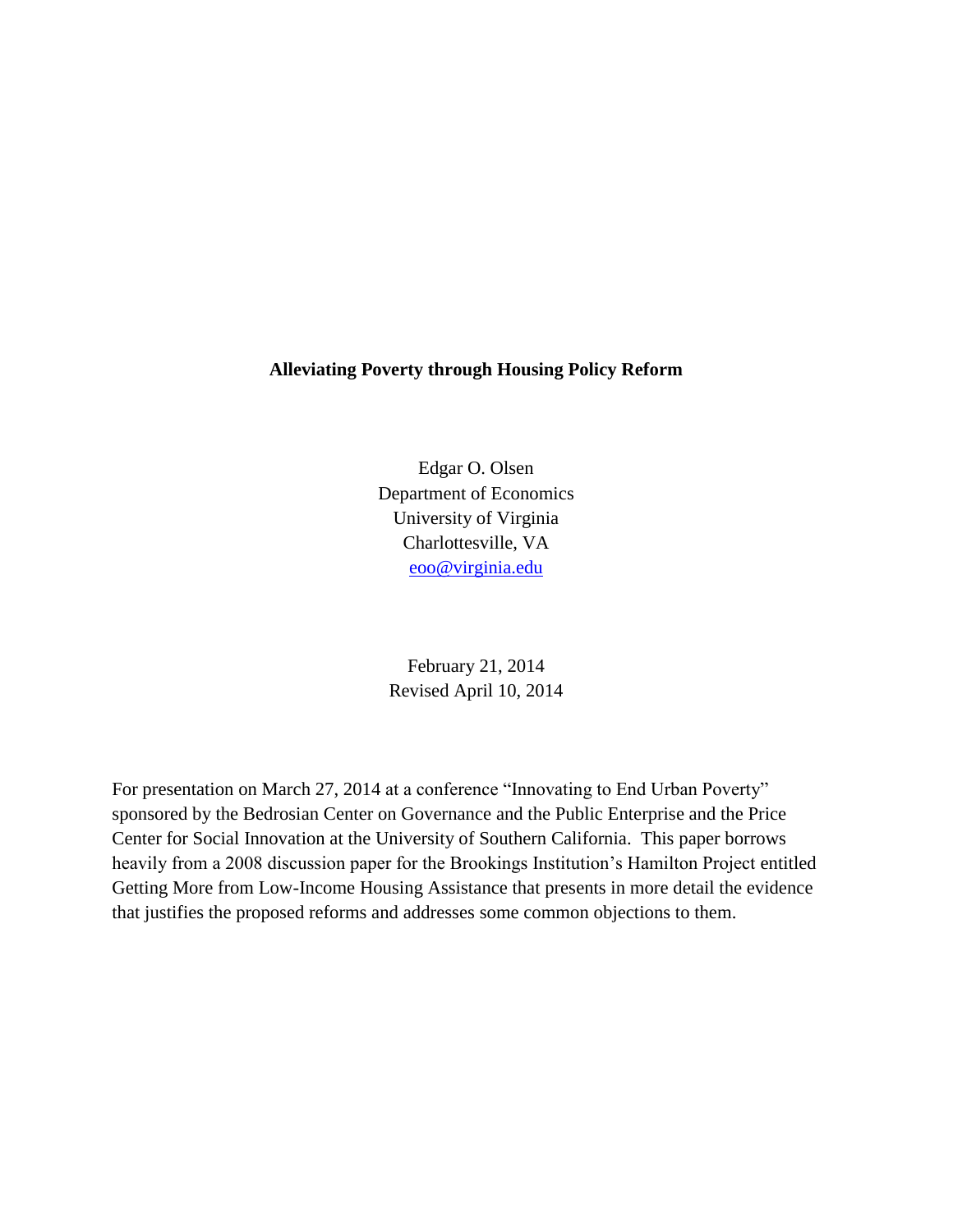## **Alleviating Poverty through Housing Policy Reform**

# **Introduction**

Given the inexorable growth in the share of the population over age 65, the political difficulties of reducing the benefits that these people receive from social insurance programs, and the future interest payments on the recently incurred federal debt, it's clear that little additional money will be available for poverty alleviation in the near future. In this situation, it's important to ask how we can reduce poverty without spending more money and use any additional resources most effectively. The solution is to use the money available more wisely.

The purpose of this paper is to describe proposals for reform of low-income housing assistance that will alleviate poverty without increasing public spending. Low-income housing assistance is fertile ground for such reforms. The majority of current recipients are served by programs whose cost is enormously excessive for the housing provided. Phasing out these programs in favor of the system's most cost-effective program would ultimately free up the resources to provide housing assistance to millions of additional people (Olsen 2014). Furthermore, the current system of low-income housing assistance provides enormous subsidies to some households while offering none to others who are equally poor, and it provides subsidies to many people who are not poor while offering none to many of the poorest. Avoiding these excessive subsidies and focusing assistance on the poorest families will contribute further to poverty alleviation. Well-designed reforms of the current system of low-income housing assistance would produce substantial poverty alleviation without greater public spending.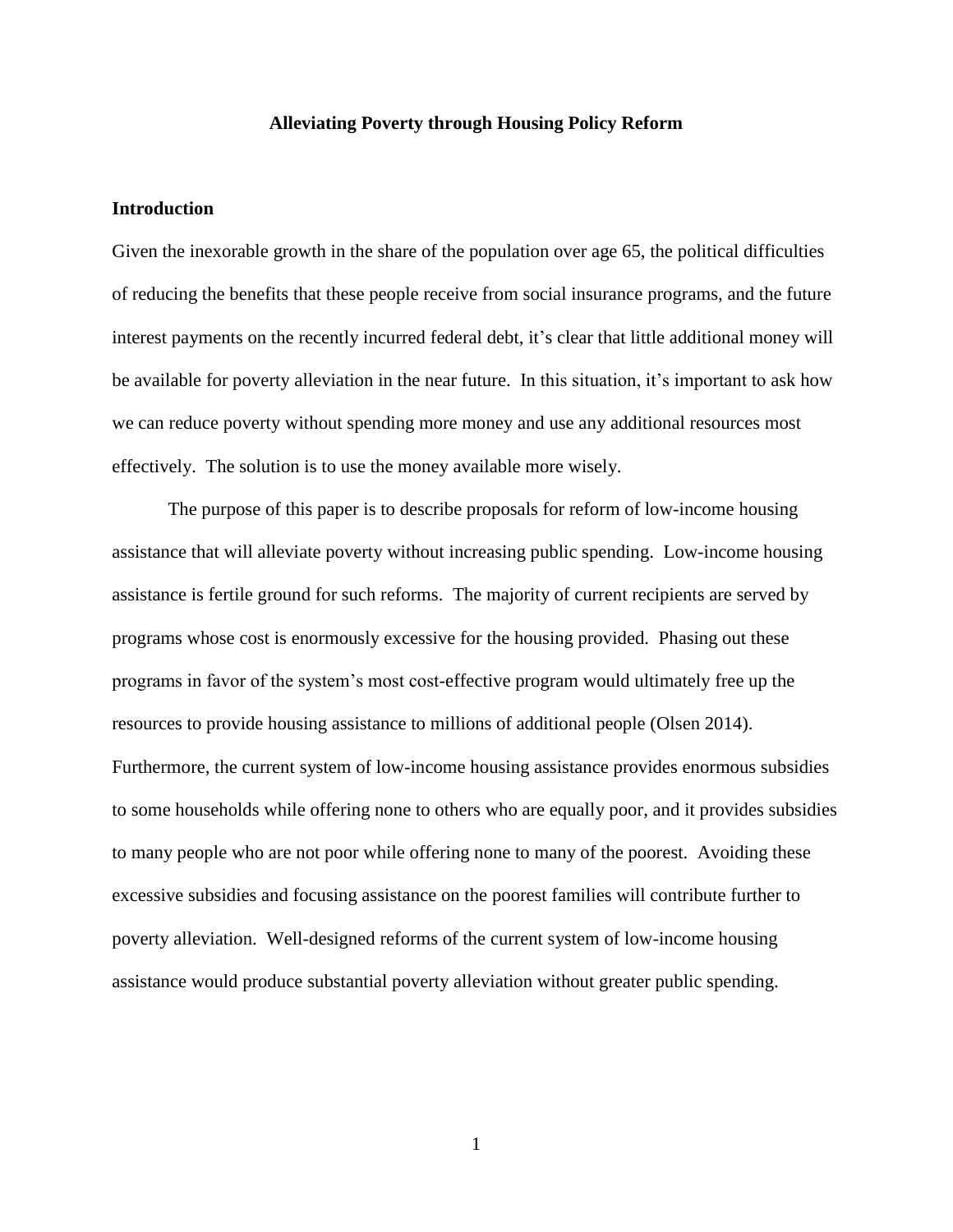To help readers understand the potential for poverty alleviation through housing policy reforms, I provide an overview of the current system of low-income housing assistance and a brief summary of the most relevant evidence on its performance.<sup>1</sup>

### **Overview of Current System**

The bulk of low-income housing assistance in the United States is funded by the federal government through a large number of programs that cost over \$50 billion a year. Unlike other major means-tested transfer programs in the U.S., low-income housing programs don't offer assistance to many of the poorest families who are eligible for them. Eligible families that want assistance must get on a waiting list.

Most low-income housing assistance in the U.S. is for renting a unit, and the most important distinction between rental housing programs is whether the subsidy is attached to the dwelling unit (project-based assistance) or the assisted household (tenant-based assistance). If the subsidy is attached to a rental dwelling unit, each family must accept the particular unit offered in order to receive assistance and loses its subsidy if it moves to unit with a different owner unless it is able to obtain alternative housing assistance before moving. Each family offered tenant-based assistance is free to occupy any unit that meets the program's minimum housing standards, rents for less than the program's ceiling applicable to the family, is affordable with the help of the subsidy, and whose owner is willing to participate in the program. The family retains its subsidy if it moves to another unit meeting these conditions.

HUD's housing voucher program is the only significant program of tenant-based assistance. It is the second largest low-income program, serving about 2 million households and accounting for about 30 percent of all households that receive low-income rental assistance.

 $\overline{a}$ 

 $1$  Olsen (2003) and Weicher (2013) provide more detailed accounts.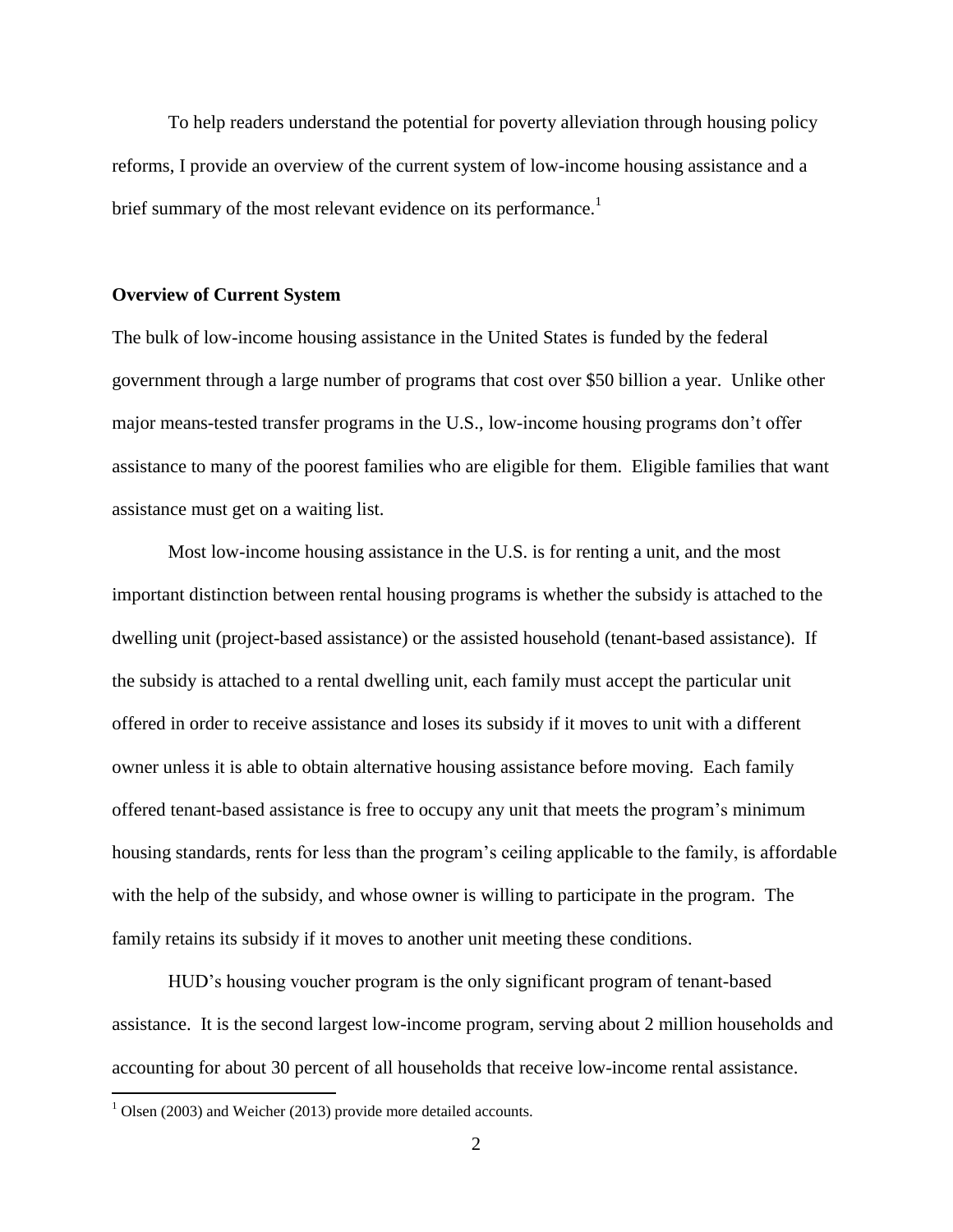There are two broad types of project-based rental assistance, namely, public housing and privately-owned subsidized projects. Both types have usually involved the construction of new projects. In almost all other cases, they have required substantial rehabilitation of existing buildings. Many of these programs no longer subsidize the construction of projects, but most projects built under them still house low-income households with the help of subsidies for their operation and renovation. Overall, project-based assistance accounts for about 70 percent of all households that receive low-income rental assistance.

Public housing projects are developed and operated by local public housing authorities established by local governments, albeit with substantial federal subsidies and regulations that restrict their choices. In the public housing program, government employees make most of the decisions made by unsubsidized for-profit firms in the private market – what to build, how to maintain it, and when to tear it down. Decisions about where to build projects has been heavily influenced by local political bodies. The public housing stock has declined by about 300,000 units since its peak in 1991. About 1 million households live in public housing projects.

Government agencies also contract with private parties to provide housing in subsidized projects. Most are for-profit firms, but not-for-profits have a significant presence. This is the largest part of the system, involving a number of different programs. The largest programs of this type are the IRS's Low-Income Housing Tax Credit (LIHTC), HUD's Section 8 New Construction and Substantial Rehabilitation program and Section 236 Rental and Cooperative Housing for Lower-Income Families program, and USDA's Section 515 and 521 programs. Under these programs, in exchange for certain subsidies, private parties agree to provide rental housing meeting certain standards at restricted rents to eligible households for a specified number of years. None of these programs provide subsidies to all suppliers who would like to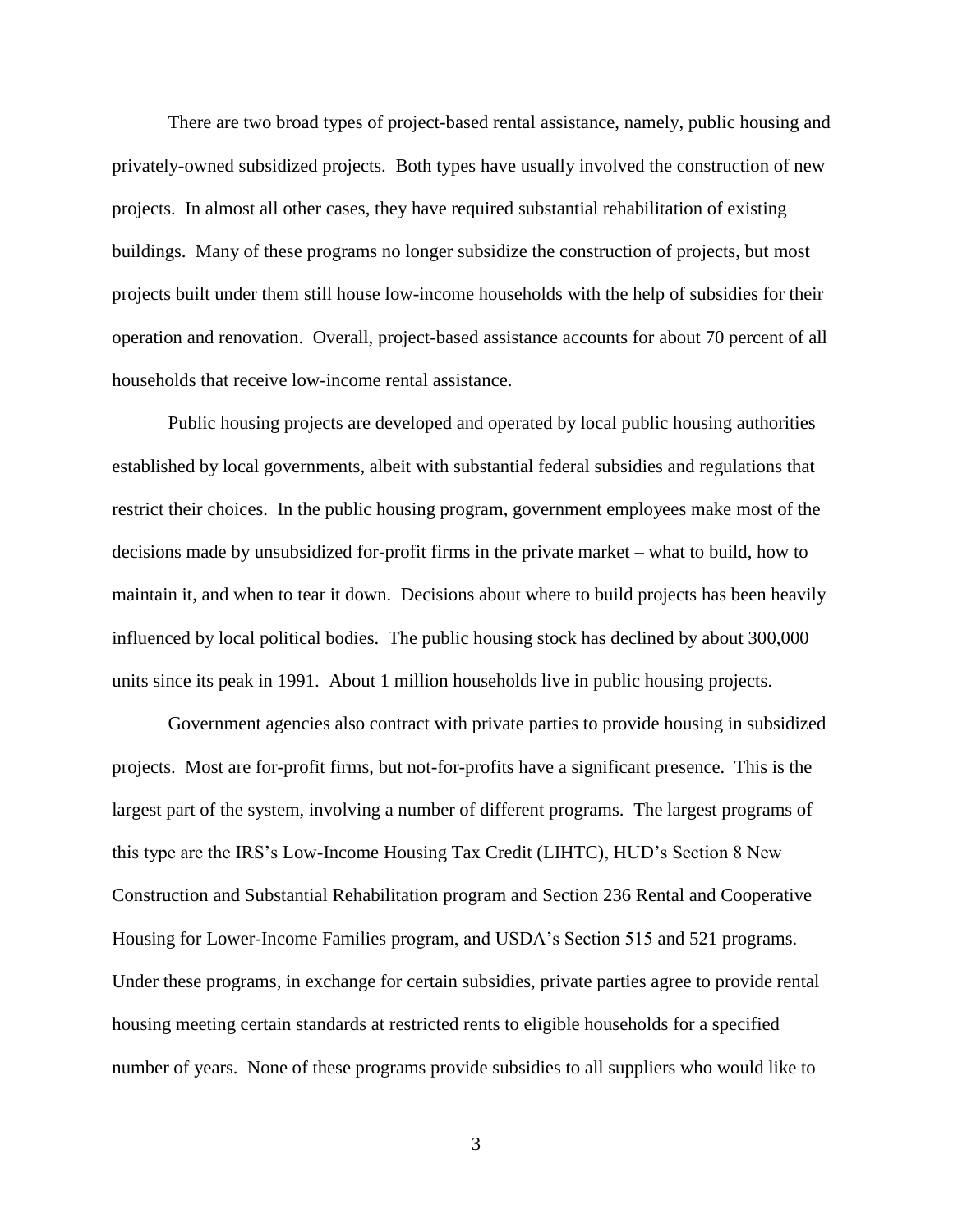participate. This is highly relevant for their performance. In general, subsidies to selected sellers of a good have very different effects than subsidies to all sellers. About 4 million households live in projects of this type.

Most housing programs are designed to increase recipient consumption of other goods as well as improve their housing, and they have had these effects on most recipients. The main exception is the LIHTC. This program has had little effect on consumption of other goods, except when combined with HUD programs.

## **Performance of U.S. Low-Income Housing Programs**

Many aspects of the performance of low-income housing programs have been studied such as their effects on the types of housing and neighborhoods occupied by recipients, their overall consumption of other goods, and their labor earnings. We certainly don't have evidence on all aspects of performance for all programs, and the evidence leaves much to be desired in many cases. However, we cannot avoid making a decision about reforms until we have excellent evidence on all aspects of performance for all programs. Making no change in current policies is a decision, and in my view it's a very bad one.

Of all of the differences in the performance of different methods for delivering housing assistance to low-income families, differences in cost-effectiveness are, by far, the most consequential for poverty alleviation. By comparison, differences in other aspects of performance across programs are relatively small.

Evidence on the performance of housing programs indicates that project-based assistance has a much greater cost than tenant-based assistance when it provides equally good housing. These studies define equally good housing to be housing that would rent for the same amount in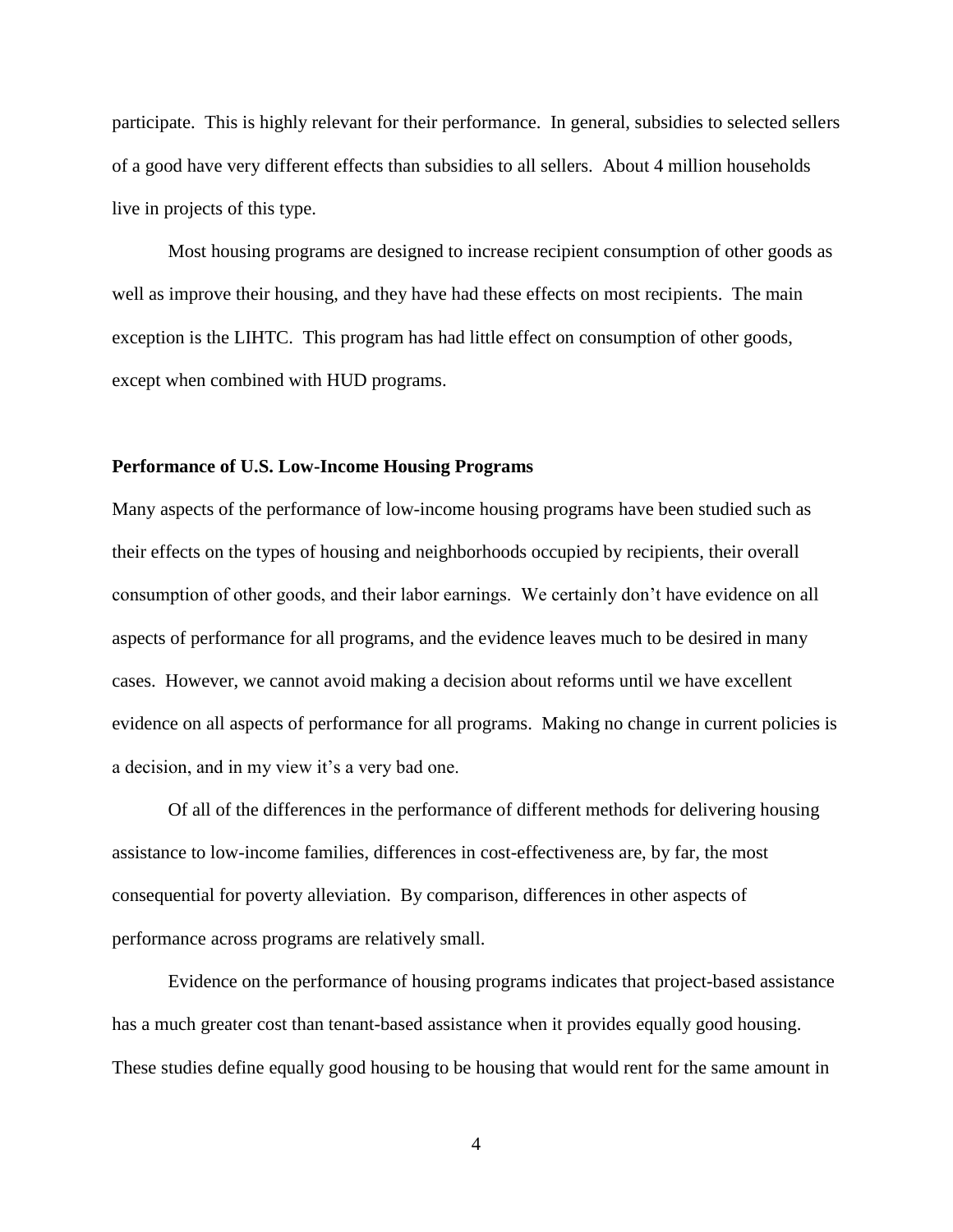the unsubsidized market in the same locality. This measure accounts for the desirability of the neighborhood as well as the housing itself. In the best studies, the estimated magnitude of the excess cost is enormous.

The best study of HUD's largest program that subsidized the construction of privatelyowned projects (Section 8 New Construction and Substantial Rehabilitation) found an excess total cost of at least 44 percent (Wallace et al. 1981). That is, the total cost of providing housing under this program was at least 44 percent greater than the total cost of providing equally good housing under the housing voucher program. This translates into excessive taxpayer cost for the same outcome of at least 72 percent. It implies that it would have been possible using housing vouchers to serve all of the people served by this program equally well and serve at least 72 percent more people with the same characteristics without any increase in public spending. The best study indicates even larger excess costs for public housing (Mayo et al. 1980). In contrast, a succession of studies over the years have found that the total cost of various types of tenantbased housing assistance have exceeded the market rent of the units involved by no more than the cost of administering the program (Mayo et al. 1980; Wallace et al. 1981; Leger and Kennedy 1990; ORC/Macro 2001, Chapter V).

More recent evidence has confirmed the large excess cost of the Section 8 New Construction and Substantial Rehabilitation Program (Finkel et al. 1999, Exhibit 5-1; Shroder and Reiger 2000), and recent U.S. General Accounting Office (GAO) studies have produced similar results for the major active construction programs – LIHTC, HOPE VI, Section 202, Section 515, and Section  $811<sup>2</sup>$ 

 $\overline{a}$ 

<sup>&</sup>lt;sup>2</sup> Olsen (2008, pp. 9-15) provides a detailed summary of the evidence on the cost-effectiveness of low-income housing programs. Olsen (2009) provides a description and critical appraisal of the data and methods used.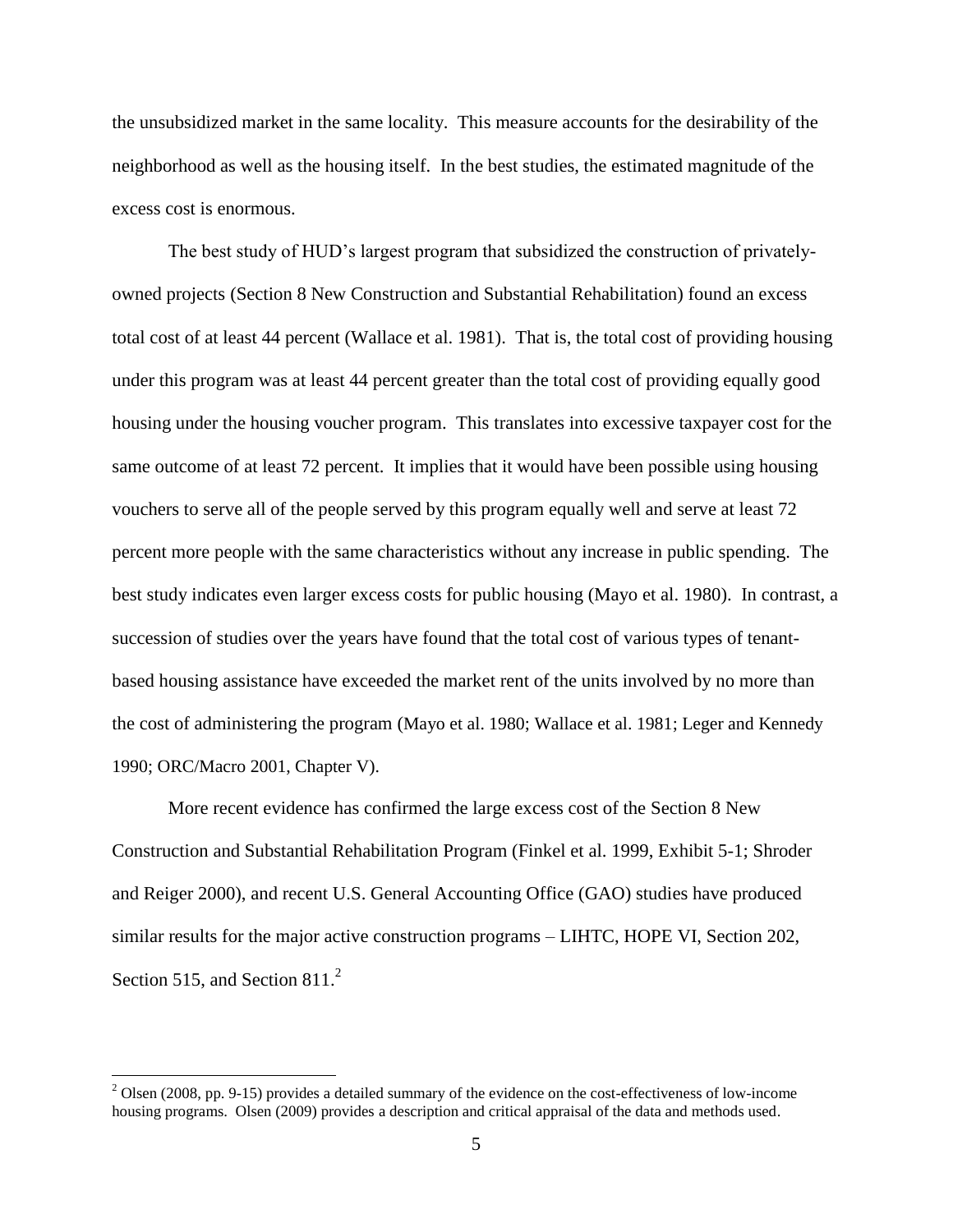The preceding evidence on the cost-effectiveness of project-based assistance applies to units built or substantially rehabilitated under a subsidized construction program and still under their initial use agreement. Evidence from the Mark-to-Market program indicates the excessive cost of renewing use agreements for privately owned subsidized projects (Hilton et al. 2004), and the Experimental Housing Allowance program (EHAP) provides clear evidence on the superior cost-effectiveness of tenant-based versus project-based housing vouchers (Mayo et al. 1980, pp. 134–39).

The results concerning the cost-effectiveness of different housing programs illustrate the virtue of substantial reliance on market mechanisms for achieving social goals, especially the virtue of forcing sellers to compete for the business of buyers. Under a program of tenant-based assistance, only suppliers who provide housing at the lowest cost given its features can remain in the program. If the property owner attempts to charge a voucher recipient a rent in excess of the market rent, the tenant will not remain in the unit indefinitely because she can move to a better unit without paying more for it. Under programs of project-based assistance, suppliers who receive payments in excess of market rents for their housing can remain in the program indefinitely because their tenants would lose their subsidies if they moved. These suppliers have a captive audience.

Project-based assistance is not only highly cost-ineffective but also needlessly restricts recipient choice. Both argue strongly for phasing out project-based assistance in favor of tenantbased assistance. This would contribute greatly to poverty alleviation without spending more money by increasing the number of poor families that receive housing assistance and the wellbeing of recipients.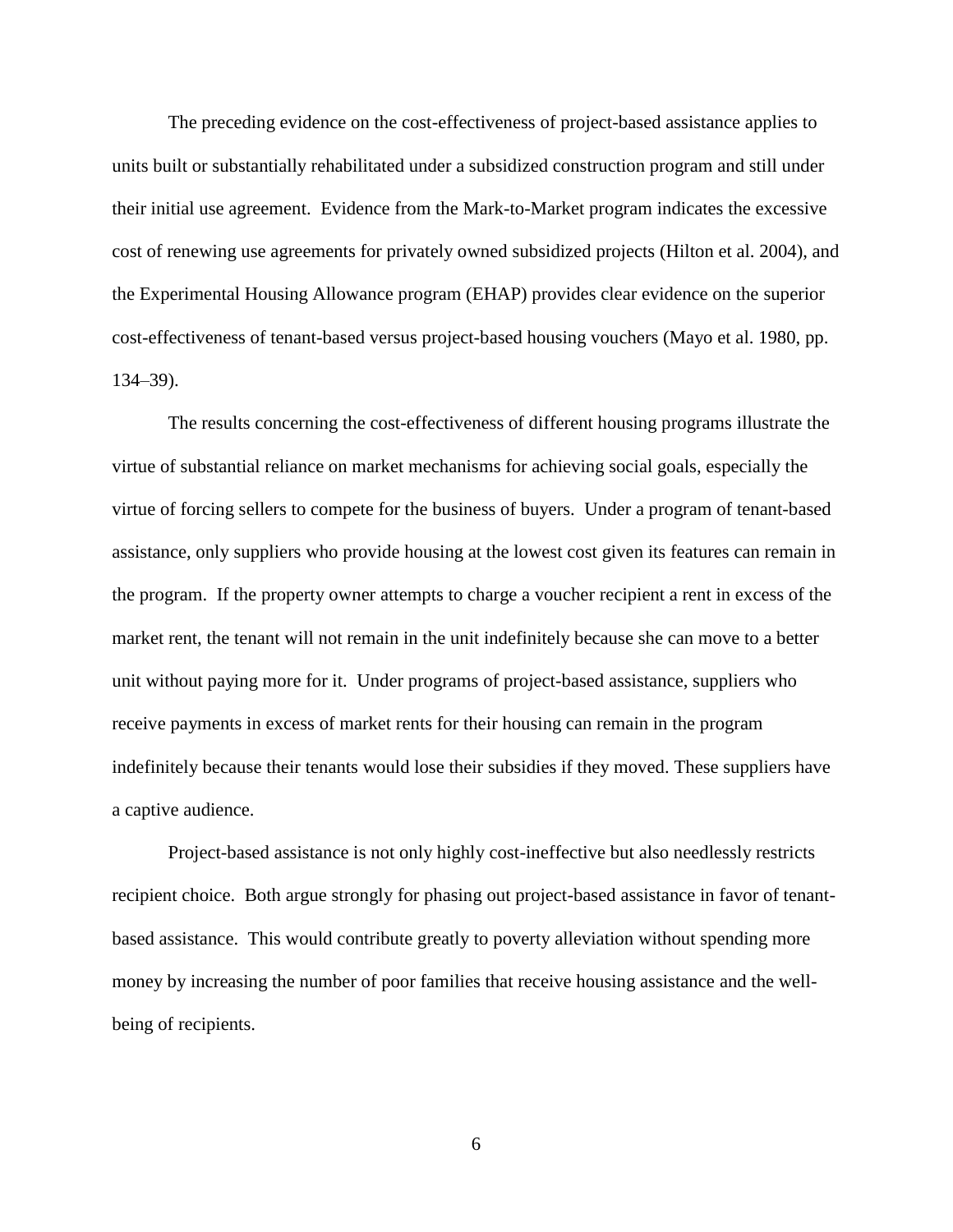Phasing out project-based assistance will contribute to poverty alleviation for another reason. Under the current system, the best units in new projects in the best locations have very high market rents. They are much better than the average rental unit. The worst units in the oldest projects in the worst locations have very low market rents. Identical families living in the best and worst projects pay the same rent. Therefore, the current system provides enormous subsidies to some families and small subsidies to others in the same economic circumstances. Equalizing these subsidies would be a contribution to poverty alleviation. Under the housing voucher program, identical households within the same housing market are offered the same assistance on the same conditions. Therefore, providing incremental housing assistance in the form of housing vouchers rather than subsidized housing projects would contribute to poverty alleviation by giving larger subsidies to the families that would have received the smallest subsidies in the absence of reform and smaller subsidies to similar families that would have received the largest subsidies.

These inequities have not been carefully documented but are obvious to all knowledgeable observers. A recent segment on the PBS News Hour (Oct. 9, 2013) illustrates the excessive subsidies. It revealed that \$500,000 per apartment had been spent to build a housing project for the homeless in San Francisco. This is expensive even by S.F. standards. The median value of owner-occupied houses in the S.F. metro area was \$558,000, and the median household income of their occupants was \$104,000. So this government program provides apartments to the poorest families that are almost as expensive as the houses occupied by the average homeowner. Insuring that the homeless occupy housing meeting reasonable minimum standards does not require anything like the amount of money spent on these units. More than 20 percent of owner-occupied houses in the S.F. area sell for less than \$300,000. Furthermore,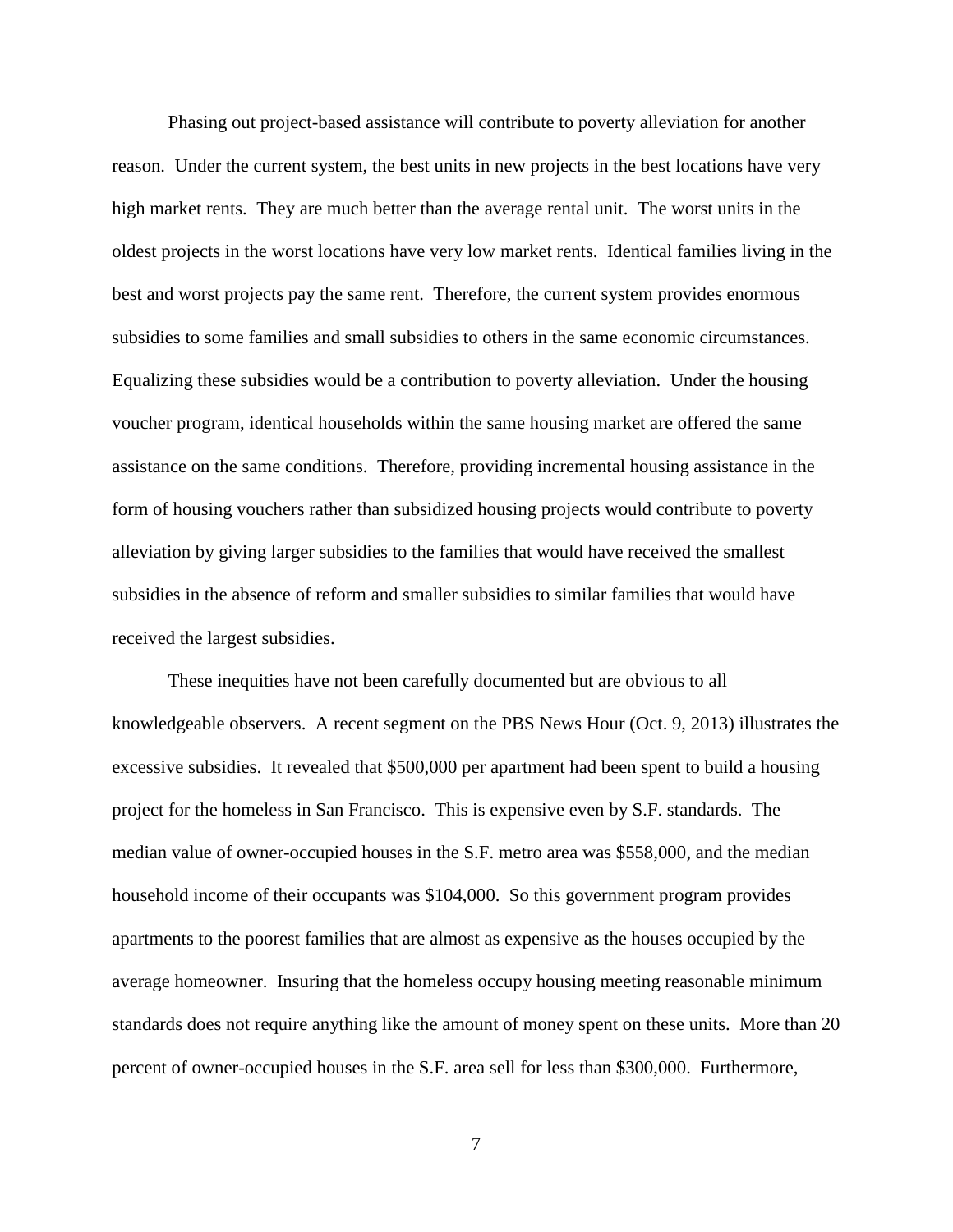almost half of the families in the area are renters whose median income is about \$50,000. They live in much less expensive units than homeowners. We do not need to build new units to house the homeless. They can be housed in satisfactory existing units at a much lower taxpayer cost. More than 6 percent of the dwelling units in the area are vacant. In Portland where the median value of owner-occupied houses was \$249,000, \$360,000 per apartment was spent to build another housing project for the homeless (Portland Tribune, Jan. 9, 2014). These cases are not anomalies. They are repeated throughout the country. The desire of the people involved in the current system to provide the best possible housing for their clients is understandable. However, this is a luxury that we can ill afford.

### **Proposed Reforms of Low-Income Housing Policies to Alleviate Poverty**

The available evidence on program performance has clear implications for housing policy reform. To serve the interests of taxpayers who want to help low-income families with their housing and the poorest families who have not been offered housing assistance, Congress should shift the budget for low-income housing assistance from project-based to tenant-based housing assistance as soon as current contractual commitments permit and should not authorize any new programs involving project-based assistance.

This section describes proposals for reform of low-income assistance that will alleviate poverty without spending more money. The reforms deal with all parts of the current system – public housing, existing privately-owned housing projects, active construction programs, and the housing voucher program. I hope that even people who favor some role for project-based assistance or subsidized construction of low-income housing projects will find some of the proposed reforms attractive.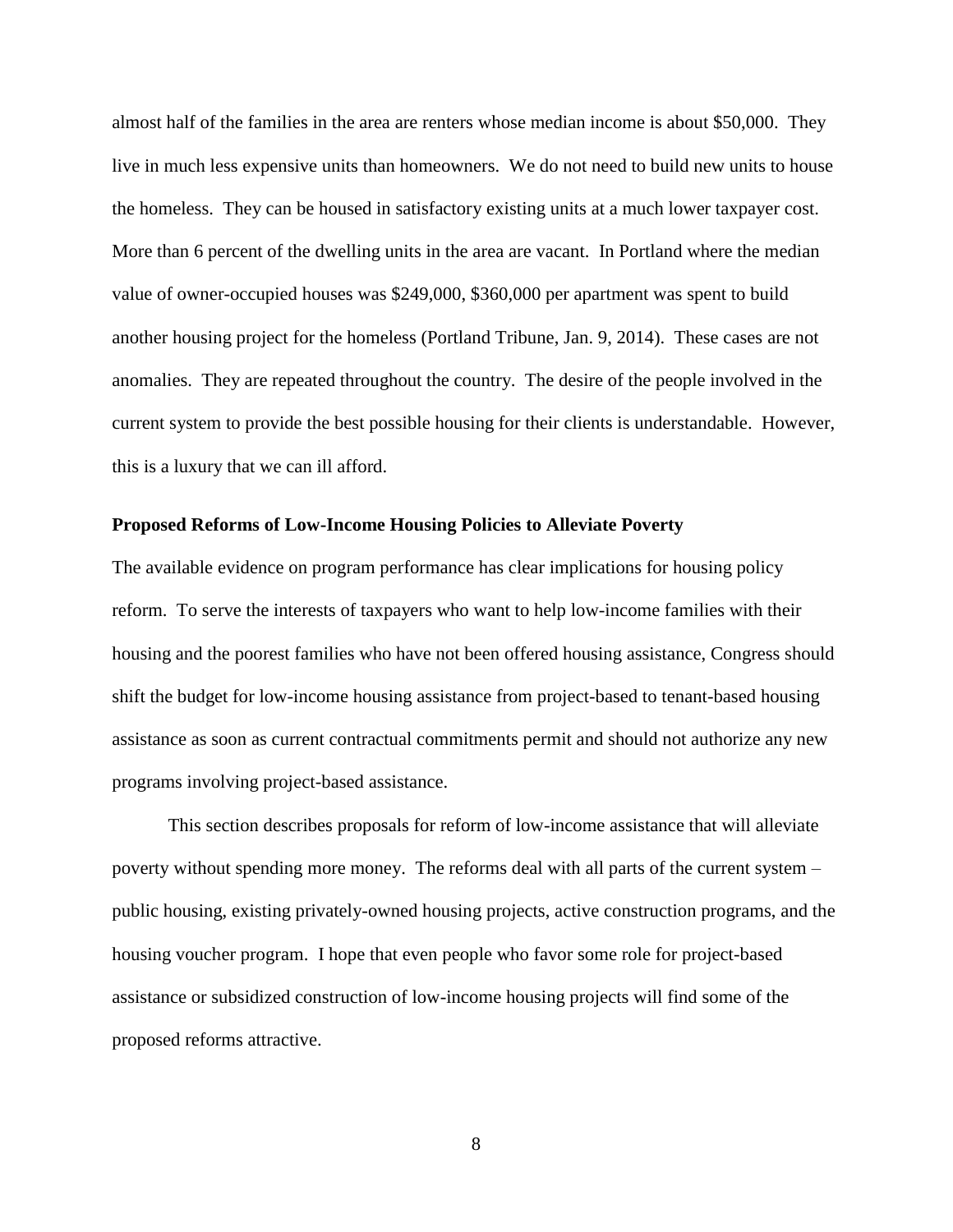#### *Public Housing*

The public housing reform proposals are proposals to better use the funds and assets currently available to public housing authorities. They are designed to alleviate poverty by delivering better housing to tenants who remain in public housing, providing current public housing tenants with more choice concerning their housing, assisting additional households, and promoting economic integration in public housing projects. The proposals would require congressional action to change the restrictions on housing authorities except possibly for those participating in HUD's Moving to Work Demonstration.

Currently, HUD provides public housing authorities with more than \$6 billion each year in operating and modernization subsidies for their public housing projects. My proposal would not change the amount of federal money available to any housing authority. It would give each housing authority the same amount of federal money as it would have gotten with a continuation of the old system so that no authority would be able to object to the proposal on the grounds that it would have less to spend on its clients. However, it would alter greatly the restrictions on the use of this money and increase the total revenue of housing authorities.

With one exception, the proposal requires every public housing authority to offer each current tenant the option of a portable housing voucher or remaining in its current unit on the previous terms. With one caveat, this insures that no public housing tenant is harmed by the reforms.

To insure that housing authorities can pay for these vouchers with the money available, their payment standards would be set to use the housing authority's entire federal subsidy in the highly unlikely event that all public housing tenants accepted the vouchers. These payment standards would almost always differ from regular Section 8 Housing Choice Voucher payment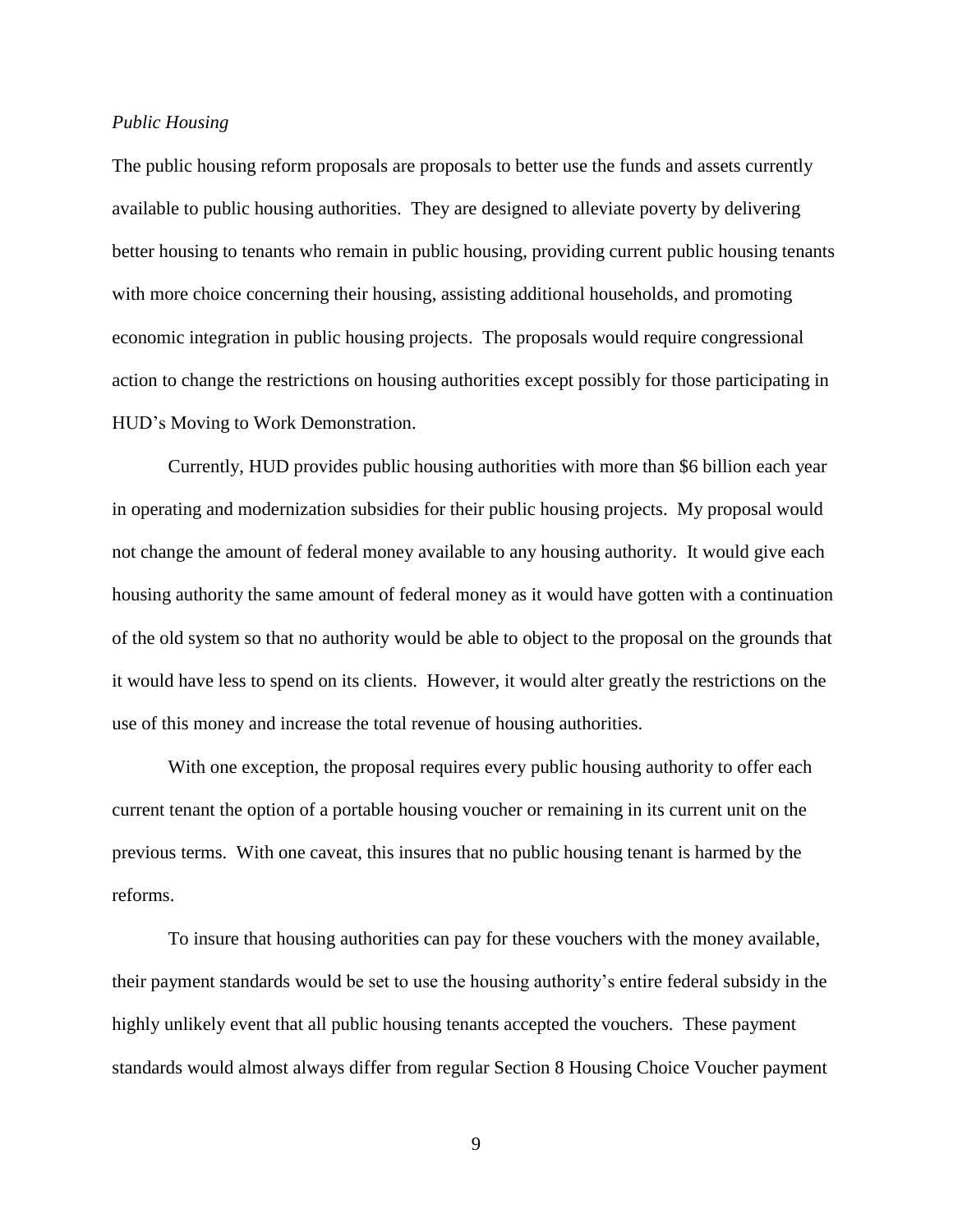standards. My calculations indicate that they would be only 4 percent less on average across the country, though the difference could be much larger for some public housing authorities.

The proposal would not require housing authorities to sell their projects beyond what is required under the regulations implementing the relevant provisions of the 1998 Housing Act. However, it would *allow* them to sell any of their projects to the highest bidder with no restrictions on its future use. This would provide additional revenue to improve their remaining projects or provide vouchers to additional households.

Many housing authorities would surely choose to sell their worst projects. With uniform vouchers offered to families living in all of a housing authority's projects, it's reasonable to expect that the vouchers will be accepted by a higher fraction of tenants in the worst projects. These are the projects that would be the most expensive to renovate up to a specified quality level. They are the types of projects that have been demolished under the HOPE VI program and that Congress intended to voucher out under the 1998 Housing Act.

When a project is sold, the remaining tenants in that project would be offered the choice between vacant units in other public housing projects or a housing voucher. This has been the standard procedure when projects are demolished or substantially rehabilitated.

By selling the public housing projects on which they would have spent the most money and providing their occupants with vouchers that have the same cost as the authority's average net expenditure on public housing units, the public housing authority would free up money to better maintain its remaining units or provide vouchers to additional households.

When public housing units are vacated by families that accept vouchers, the housing authority would offer the next family on the waiting list the option of occupying the unit or a portable housing voucher.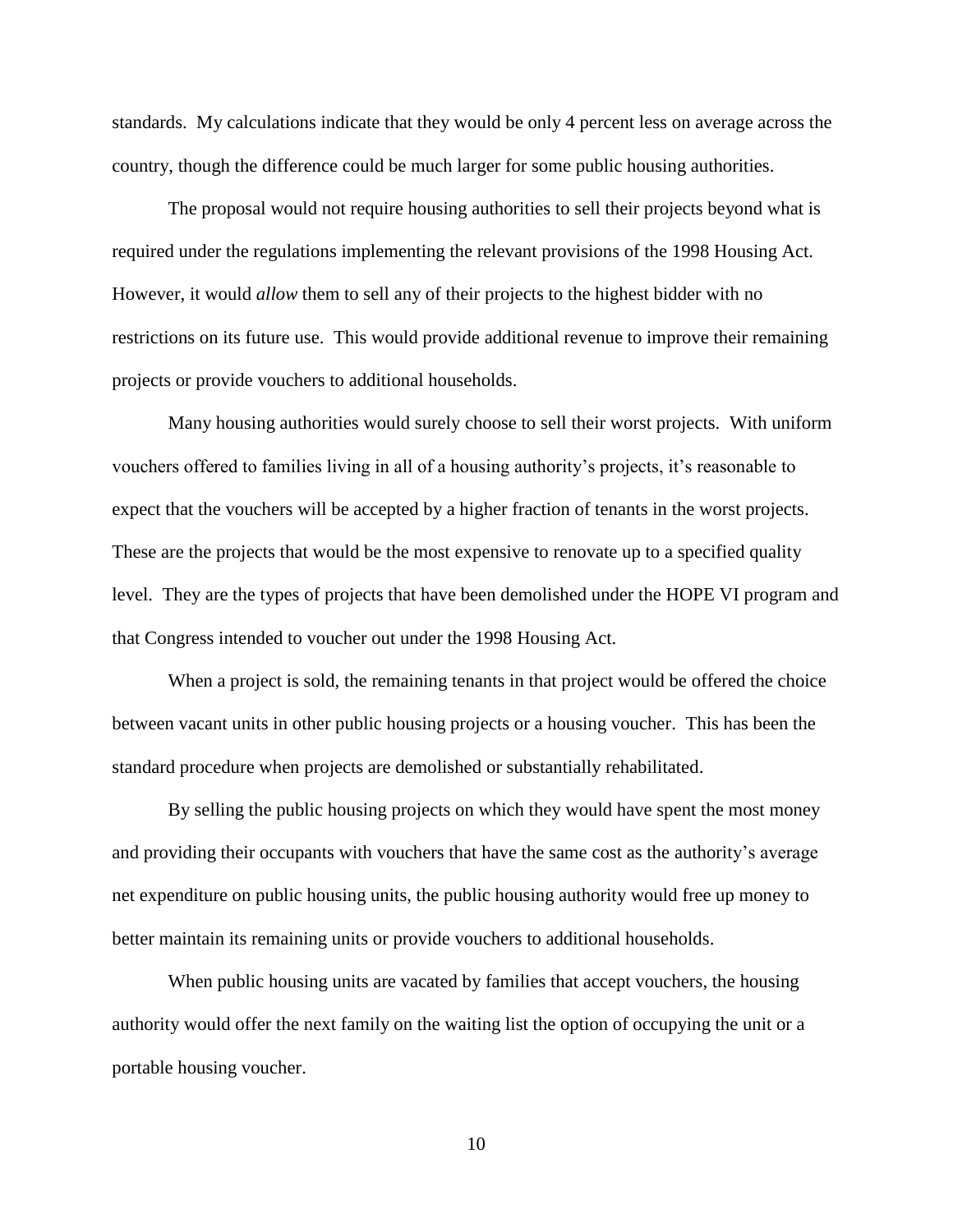If the family takes the voucher, the housing authority would be allowed to charge whatever rent the market will bear for the vacant unit. This would provide additional revenue to housing authorities without additional government subsidies. To promote economic integration in public housing projects, Congress might want to eliminate the income targeting rules for families that pay market rents for public housing units. Indeed, it might want to eliminate upperincome limits for these families. Under the proposal, the new occupants will receive no public subsidy, and so income targeting would serve no public purpose.

Each year some former public housing tenants that had used the proposed vouchers to leave their public housing units would give up these vouchers for a variety of reasons. The money saved from their departure should be used to offer similar vouchers to other families eligible for housing assistance. The recycling of voucher funds would insure that the tax money spent on public housing will continue to support at least the same number of families.

The preceding proposals would benefit many current public housing tenants without greater taxpayer cost. The public housing tenants who accept vouchers would obviously be better off because they could have stayed in their current units on the old terms. They would move to housing meeting HUD's housing standards that better suits their preferences. Tenants that remain in public housing would benefit from better maintenance of their units.

The only public housing tenants who would be hurt by the proposal are tenants who want to remain in the projects that housing authorities decide to sell. Since it's impossible to justify renovating structures that reach a certain level of obsolescence and dilapidation, the initial opposition of a small minority of public housing tenants should not be allowed to prevent benefits to the majority. To the best of my knowledge, HOPE VI redevelopment didn't require the consent of the occupants of a project.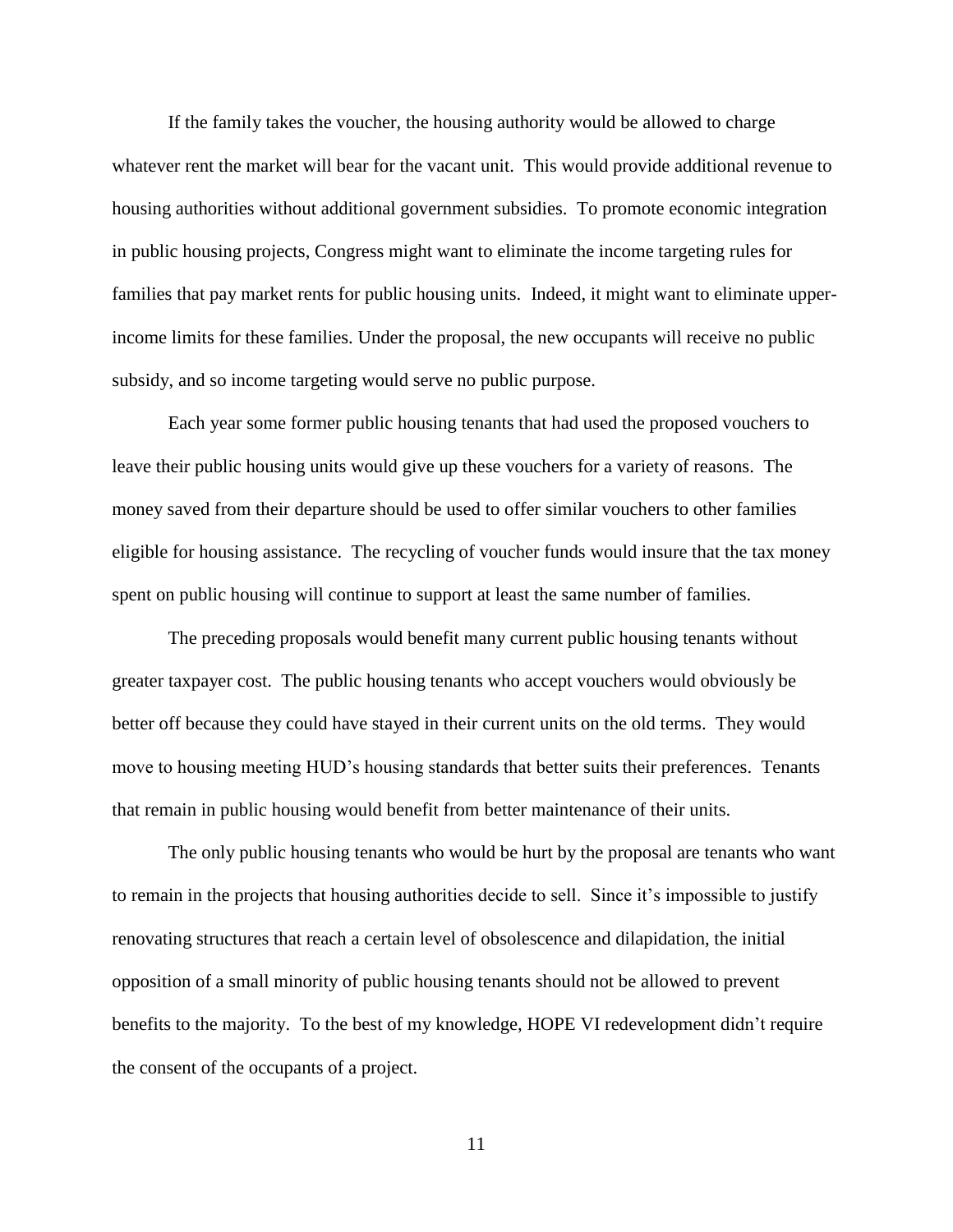To summarize my proposals, each housing authority would receive the same amount each year from the federal government as under the current system, and each would have the same assets, namely, the structures and land on which they are located. However, these assets would be better used, and the proposal would provide housing authorities with more money to better serve assisted families who remain in public housing. The additional money would come from selling some of their projects or charging market rents for the units vacated by current public housing tenants or both. The proposal would greatly facilitate the sale of projects that are not worth renovating. The requirement that these projects must be sold to the highest bidder maximizes the money available to help low-income families with their housing. It also avoids scandals associated with sweetheart deals. The traditional public housing program would shrink, but public housing authorities would do a much better job in helping low-income families with their housing without any additional federal subsidy.

The results of the HUD-funded Moving to Opportunity for Fair Housing Demonstration Program (MTO) provide evidence on some effects of the proposed reform.<sup>3</sup> They show, for example, that this proposal would not lead to an immediate mass exodus from public housing. The families eligible to participate in the experiment lived in public housing projects in census tracts where the poverty rate exceeded 40 percent prior to the experiment. Nationally, about 36 percent of public housing tenants live in neighborhoods with such high poverty rates (Newman and Schnare, 1997, Table 3). The experiment offered families assigned to the control group no alternative to their options under the current system.<sup>4</sup> One experimental group was offered regular Section 8 housing vouchers. Only a fourth of the families in the projects involved signed up to participate in the experiment within the specified time limit (Goering, et al., 1999. p. 32).

 $\overline{a}$ 

 $3$  See Sanbonmatsu et al. (2011) for a description of the experiment and a summary of its results.

<sup>&</sup>lt;sup>4</sup> These options included trying to find alternative housing assistance. For many, they included the options offered when their projects were demolished under the HOPE VI redevelopment program.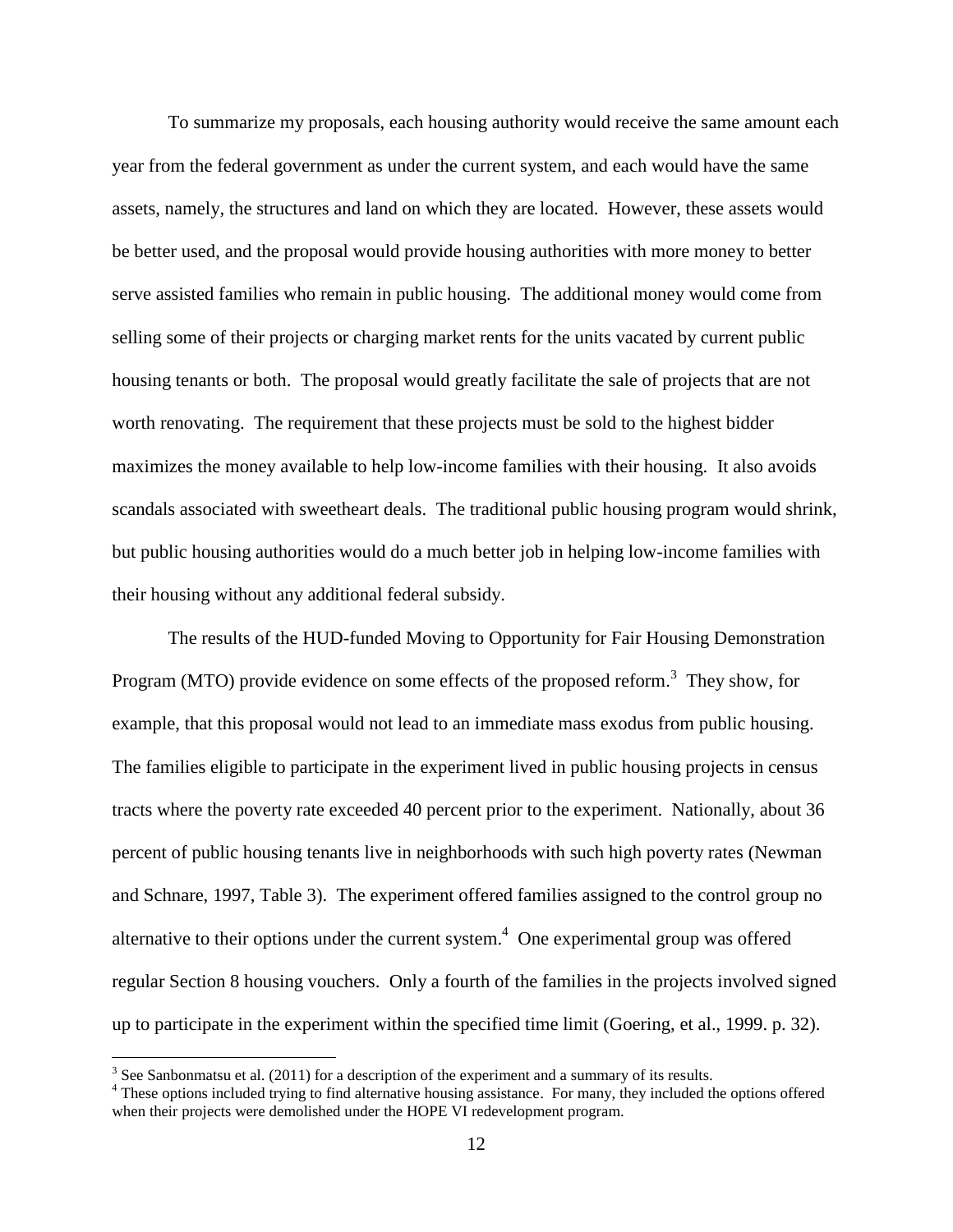About 62 percent of the families offered regular Section 8 vouchers as an alternative to staying in their public housing unit used the voucher and left public housing (Orr et al., 2003, p. 26). Therefore, only 16 percent of the households in these projects used the vouchers to leave their public housing units. This surely exceeds the fraction of all public housing tenants that would accept a regular Section 8 voucher because public housing tenants in lower poverty neighborhoods live in better neighborhoods. Public housing projects in better neighborhoods are probably also newer and provide better housing. If the payment standards for the proposed vouchers are less generous than regular Section 8 vouchers, the takeup rate would be lower for these vouchers. These results suggest that fewer than 16 percent of public housing tenants would use the vouchers offered to leave their public housing units in the early years of the proposed reform.

Given the difficulty of predicting the all of consequences of such far-reaching changes, it would be desirable to start with a controlled experiment involving innovative public housing authorities willing to implement these proposals for a randomly selected subset of their public housing projects. This experiment would produce evidence on the effects of the proposals, and it would provide useful information for modifying them to avoid unforeseen negative consequences and to achieve better outcomes. The housing authorities that volunteer would receive additional administrative funds to compensate for the extra workload associated with this radical transformation of public housing, and HUD's Office of Policy Development and Research would receive funding for the research component of the demonstration so that we learn from the experiences of these pioneering housing authorities.

I should mention that the San Diego Housing Commission received an award of excellence at the 2008 NAHRO conference for adopting reforms similar to what I have just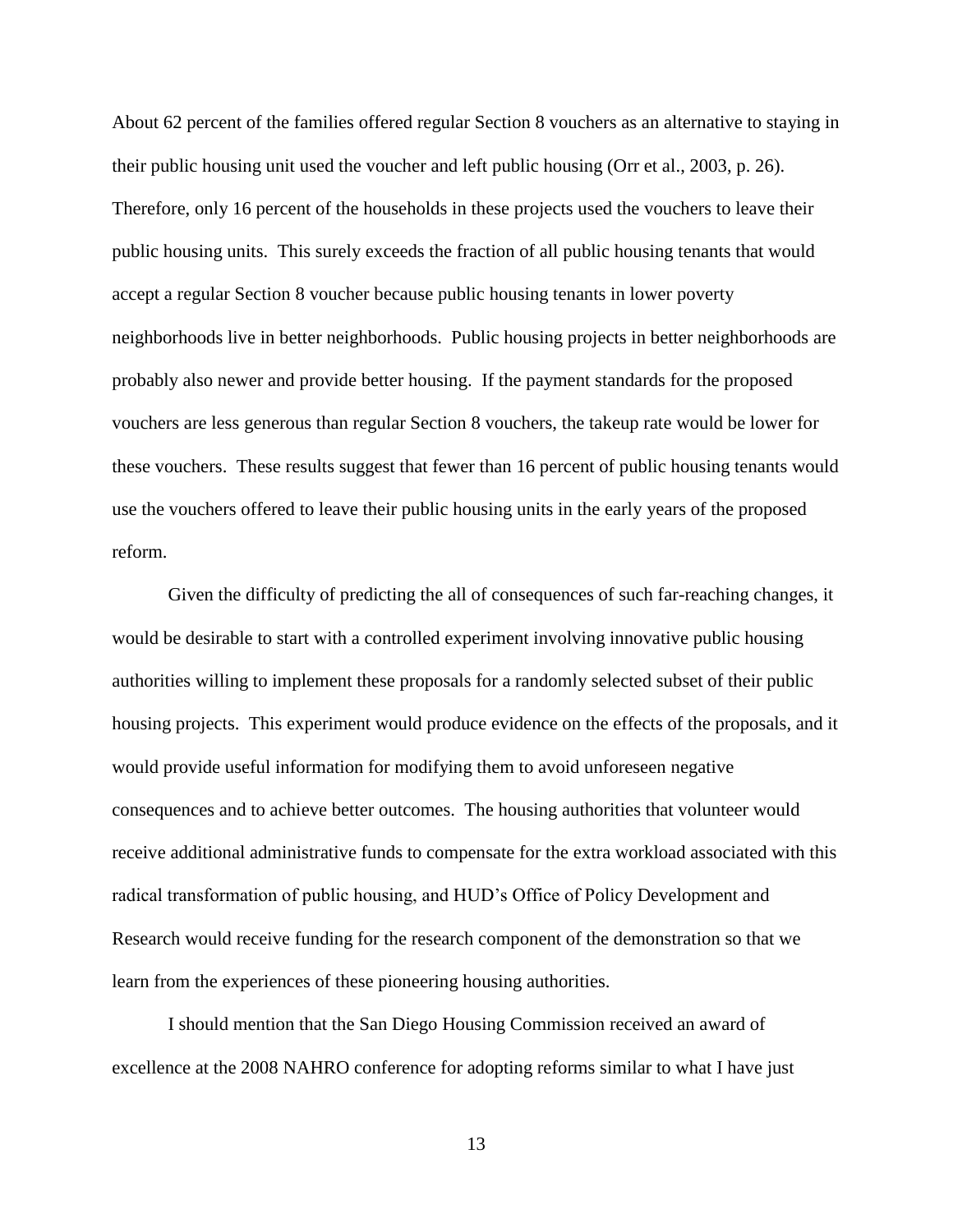proposed and that the Atlanta Housing Authority has implemented them to some extent.<sup>5</sup> It might be possible to learn something from their experiences.

## *Existing Privately-Owned Subsidized Projects*

 $\overline{a}$ 

The second broad proposal to reform low-income housing policy in the interest of poverty alleviation is that contracts with the owners of private subsidized projects should not be renewed. The initial agreements that led to the building or substantial rehabilitation of these projects called for their owners to provide housing meeting certain standards to households with particular characteristics at certain rents for a specified number of years. At the end of the use agreement, the government must decide on the terms of the new agreement and the private parties must decide whether to participate on these terms. A substantial number of projects come to the end of their use agreement each year. When use agreements are not renewed, current occupants are provided with other housing assistance, almost always tenant-based vouchers. Up to this point, housing policy has leaned heavily in the direction of providing owners with a sufficient subsidy to induce them to continue to serve the low-income households in their projects. This has been the primary purpose of a succession of programs (Hilton et al., 2004, pp. 1-2). We should not repeat these mistakes. Instead we should give their tenants portable vouchers and force the owners to compete for their business.

It is important to realize that for-profit sponsors will not agree to extend the use agreement unless this provides at least as much profit as operating in the unsubsidized market. Since these subsidies are provided to selected private suppliers, the market mechanism does not

<sup>5</sup> Robbie Brown, "Atlanta Is Making Way for New Public Housing," New York Times, June 21, 2009. The title is misleading because Atlanta Housing Authority (AHA) has demolished all of its nonelderly public housing projects and given almost all of their tenants housing vouchers. The AHA did not, however, sell its land. Instead, it leased the land to private developers who built mixed-income housing projects and commercial structures on it. The mixed-income projects serve only a small fraction of the number of households previously living in public housing.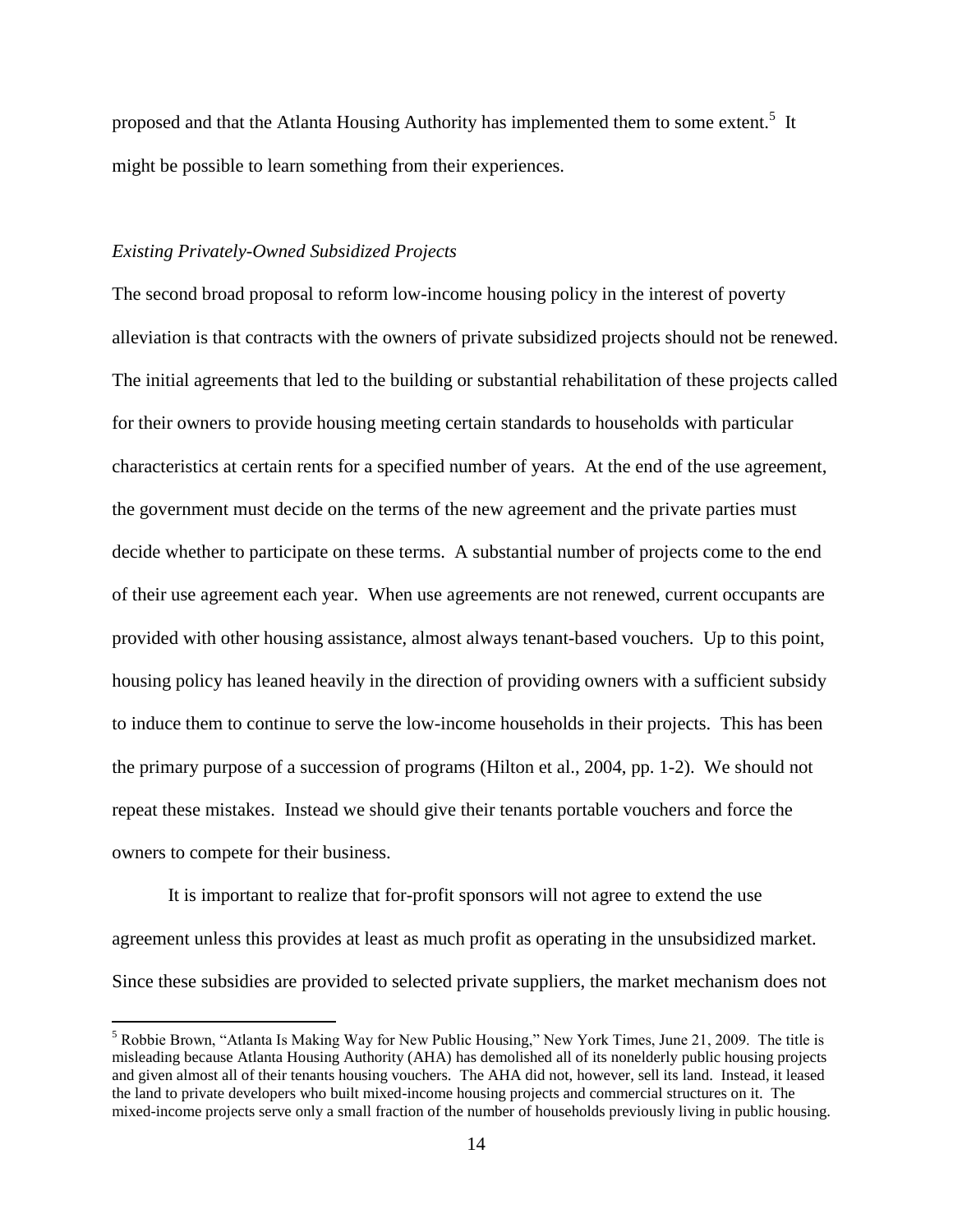insure that rents paid for the units will be driven down to market levels. If this is to be achieved at all, administrative mechanisms must be used. Administrative mechanisms can err in only one direction, namely, providing excess profits. If the owner is offered a lower profit than in the unsubsidized market, the owner will leave the program. We should leave the job of getting value for the money spent to the people who have the greatest incentive to do it, namely, the recipients of housing assistance.

It is often argued that giving families that live in privately owned subsidized housing projects portable housing vouchers at the end of the use agreement will force them to move. This would not be the case if tenants are offered the same options as they are offered under the current system when the project's owner opts to leave the program. HUD will pay the market rent for the unit as long as the tenant wants to remain in it but offers the tenant the option of a regular housing voucher. This would enable the family to continue to live in its current unit without devoting more of its income to rent, and it would offer the family options to its current unit that it might prefer. The evidence on the cost-effectiveness of renewing use agreements versus tenant-based housing vouchers indicates that offering such vouchers would reduce the taxpayer cost of assisting these families. The savings could be used to assist additional families.

It is also argued that the failure to renew use agreements on privately owned subsidized projects reduces the number of affordable housing units. If the occupants of these projects are offered portable vouchers, this could not be further from the truth. Terminating use agreements has no effect on the stock of housing. When use agreements are extended, the only unit that is made affordable to an assisted family living in the project is its own unit. If that family is offered a portable voucher, many units become affordable to the family.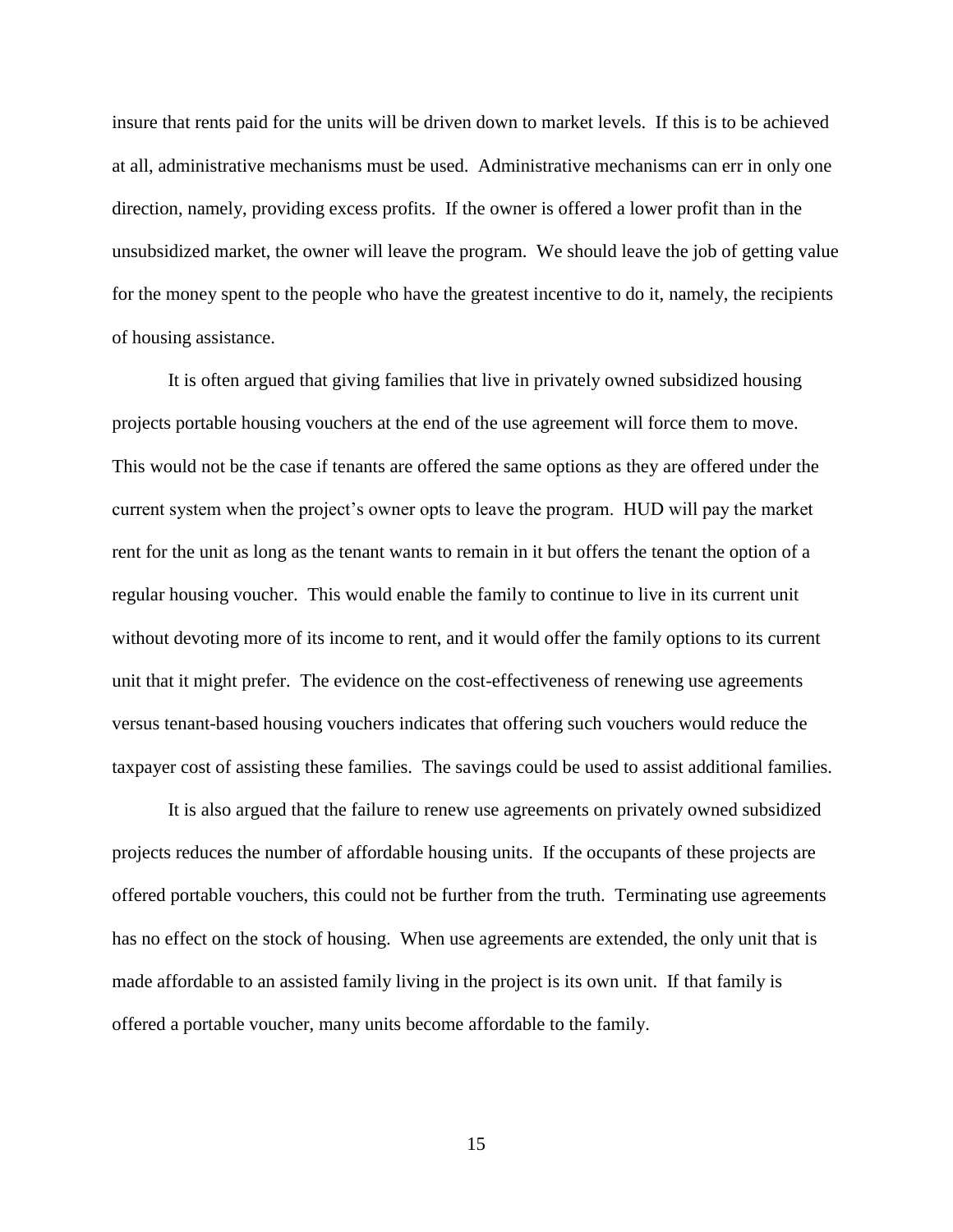## *Active Subsidized Construction Programs*

The Low-Income Housing Tax Credit is the largest active construction program. It subsidizes the construction of more units each year than all other programs combined. The Tax Credit Program recently became the nation's largest low-income housing program serving 2.4 million households, and it is the fastest growing. The tax credits themselves involved a tax expenditure of about \$6 billion in 2012. However, these projects received additional development subsidies from state and local governments (usually funded through federal intergovernmental grants) accounting for a third of total development subsidies (Cumming and DiPasquale, 1999, p. 299). Therefore, the total development subsidies were about \$9 billion a year. Furthermore, GAO (1997, p.40) found that owners of tax credit projects received subsidies in the form of projectbased or tenant-based Section 8 assistance on behalf of 40 percent of their tenants. If the per-unit cost of these subsidies were equal to the per-unit cost of tenant-based housing vouchers in 2012, they would add more than \$ 8 billion a year to the cost of the tax credit program. So this program cost taxpayers about \$17 billion in 2012.

Unlike HUD's programs, the LIHTC is poorly targeted on the poorest households. Some tax credits are used to rehabilitate older housing projects under HUD and USDA programs that continue to provide deep subsidies to their occupants. Other tax credit units are occupied by families with portable Section 8 housing vouchers. The families in these units typically have very low earnings. However, the majority of occupants of tax credit projects don't receive these deep subsidies related to their income. Their average income is more than twice the average of the occupants who receive the deep subsidies, and they are well above poverty thresholds (GAO, 1997, p. 146).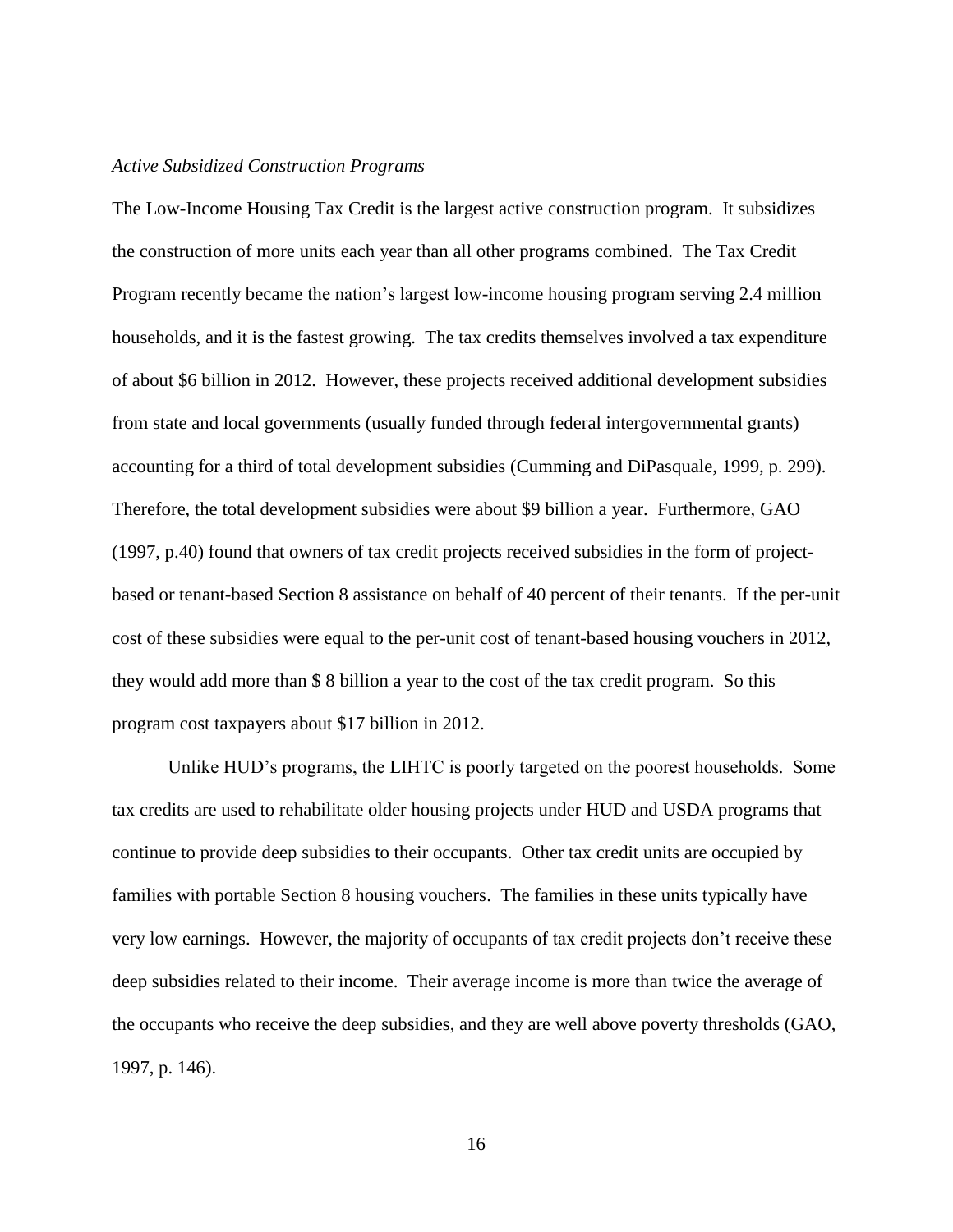The poor targeting of its subsidies and the evidence on its cost-ineffectiveness argue strongly for the cessation of subsidies for additional LIHTC projects. Reducing new authorizations under the program by 10 to 20 percent each year would achieve this outcome in an orderly fashion. The money spent on this program would be better spent on expanding HUD's well-targeted and cost-effective Section 8 Housing Choice Voucher Program. Because the congressional committees that oversee the two programs are different, this transfer of funds would be extremely difficult to arrange. However, the committees that oversee the LIHTC could divert the reduced tax expenditures on the LIHTC to a refundable tax credit for the poorest lowincome homeowners, thereby offsetting to some extent the anti-homeownership bias of the current system of low-income housing assistance (Olsen 2007). About 25 percent of all unassisted households in the lowest real income decile are homeowners (Olsen 2007, Table 1). To avoid excess profits to sellers, it is extremely important that buyers are able to purchase from any seller (Olsen and Ludwig 2013, pp. 218-221).

#### *Housing Voucher Program*

Even though HUD's Housing Choice Voucher Program is the country's most cost-effective and equitable low-income housing program, it too offers opportunities for reform in the interest of poverty alleviation. It provides very large subsidies to its recipients while offering nothing to others in the same circumstances. In 2012, a household in Los Angeles with one adult, two children, and no countable income was entitled to an annual voucher subsidy of \$17,364. The national mean was about \$11,000. The poverty threshold for this family was \$18,498. A voucher subsidy of this magnitude enables its recipient to occupy a rental unit of about average desirability among two-bedroom units, that is, a unit with about the median market rent. From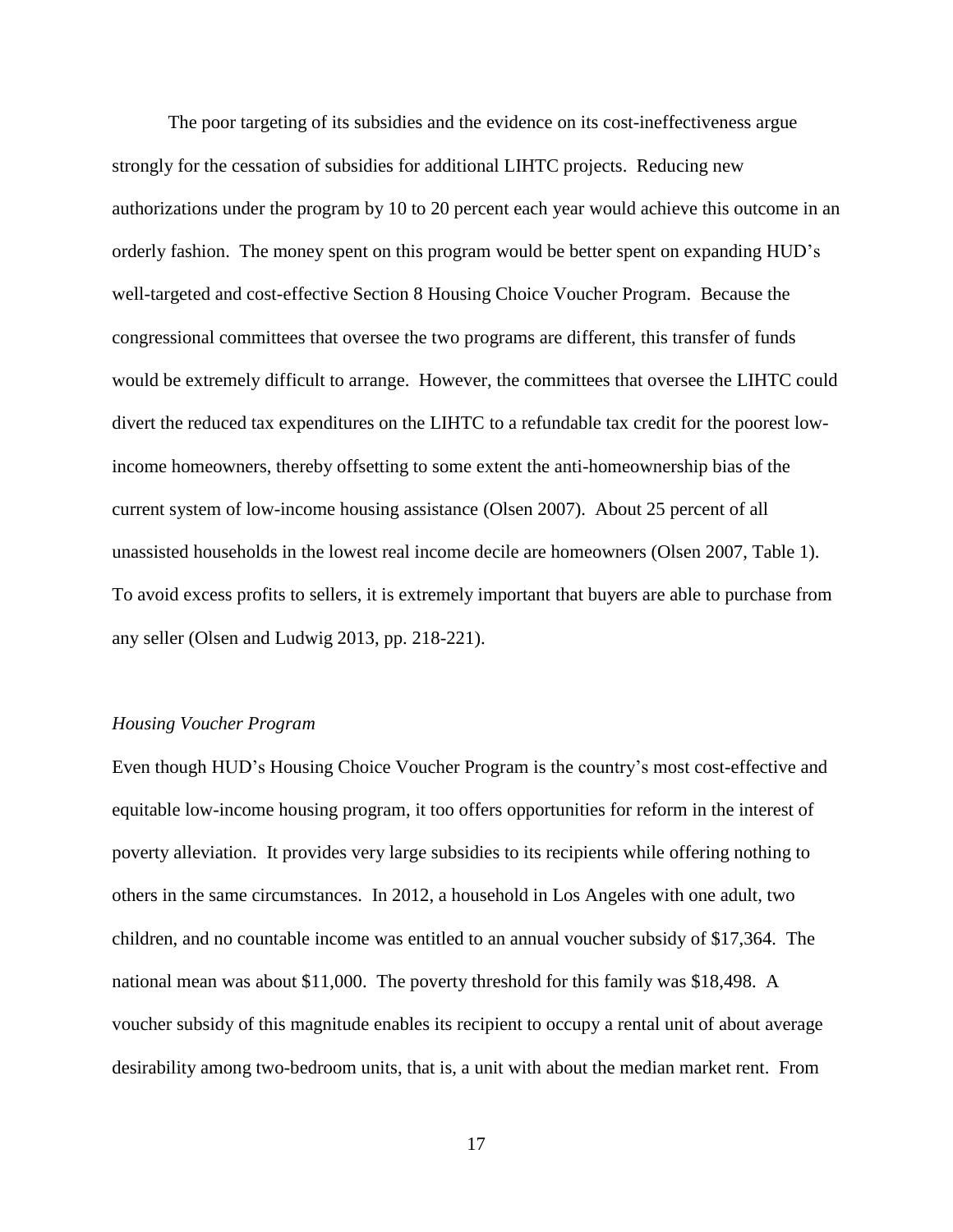the viewpoint of poverty alleviation correctly conceived, it is surely better to provide somewhat more modest housing to a larger number of the poorest households rather than housing of this quality to a fortunate few. The current welfare system provides recipients of housing vouchers with resources well above the relevant poverty threshold, while leaving others well below it.

Local housing agencies can avoid this outcome to some extent using their discretionary authority to set payment standards up to 10 percent below the program parameters misleadingly called Fair Market Rents.<sup>6</sup> With HUD approval, they could go further in this direction. These lower payment standards would not apply to current recipients. They would be grandfathered. These skinny housing vouchers would be funded with the money freed as current recipients of regular vouchers leave the program. More than ten percent of voucher recipients exit each year.

## **Conclusion**

 $\overline{a}$ 

The rapid growth of spending on entitlement programs for the elderly that will occur until they are substantially reformed will create pressure to reduce spending on programs such as lowincome housing programs whose budgets are decided each year by Congress. In this situation, we should be focusing on how to get more from the money currently allocated to these programs. Building new units is an extremely expensive way to provide better housing to low-income households. Subsidizing selected suppliers to do it is especially expensive. Renting existing units that meet minimum standards is much cheaper. This also avoids providing recipients of low-income housing assistance with better housing than occupied by the poorest families ineligible for assistance. The proposed reforms will gradually move the system of low-income

<sup>&</sup>lt;sup>6</sup> This phrase is misleading because these parameters have nothing to do with whether landlords are overpaid for their units.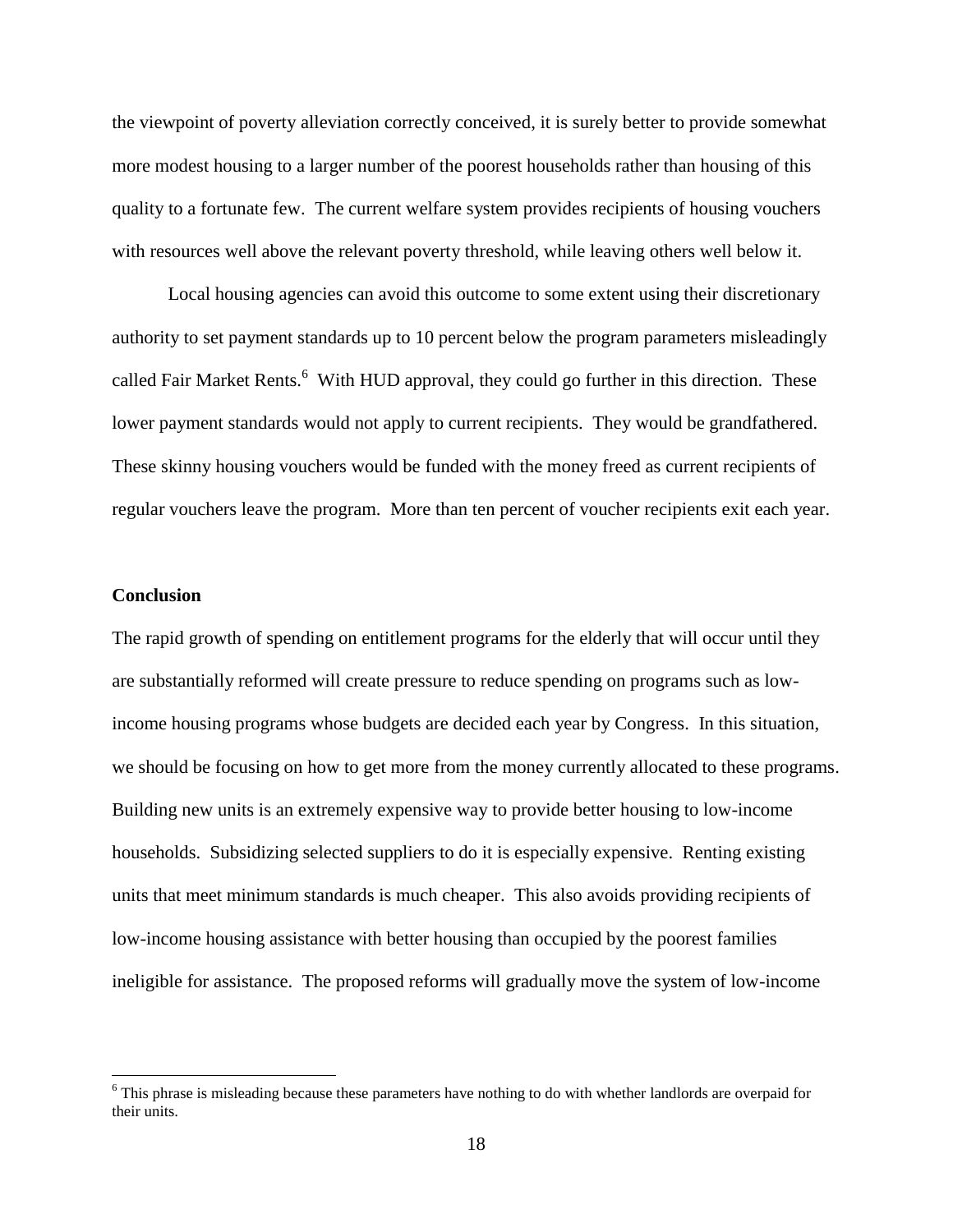assistance towards more cost-effective approaches and enable us to provide housing assistance to millions of additional people without spending more money.

It is often argued that a shortage of affordable housing calls for subsidizing the construction of new units. This argument is seriously flawed. Almost all people are currently housed. If we think that their housing is too expensive (commonly called unaffordable), the cheapest solution is for the government to pay a part of the rent. The housing voucher program does that. This program also insures that its participants live in units that meet minimum standards. Building new units is a much more expensive solution to the affordability problem. Furthermore, it isn't necessary or desirable to construct new units to house the homeless. The number of people who are homeless is far less than the number of vacant units, indeed, far less than the number of vacant units renting for less than the median. In the entire country, there are only about 600,000 homeless people on a single night and more than 3.6 million vacant units available for rent. Even if all homeless people were single, they could be easily accommodated in vacant existing units, and that would be much less expensive than building new units for them. Furthermore, most of the 600,000 people who are homeless each night already have roofs over their heads. They live in a special type of subsidized housing called homeless shelters. The best shelters provide good housing.

Reducing the substantial differences in the subsidies across identical households that characterize the current system would contribute further to poverty alleviation. It would help to fill the gap between poverty thresholds and the resources of the poorest households. The current system fails to offer housing assistance to many of the poorest households while providing substantial subsidies to many others who are equally poor. Even among the fortunate minority who are offered assistance, the variation in the subsidy across identical households living in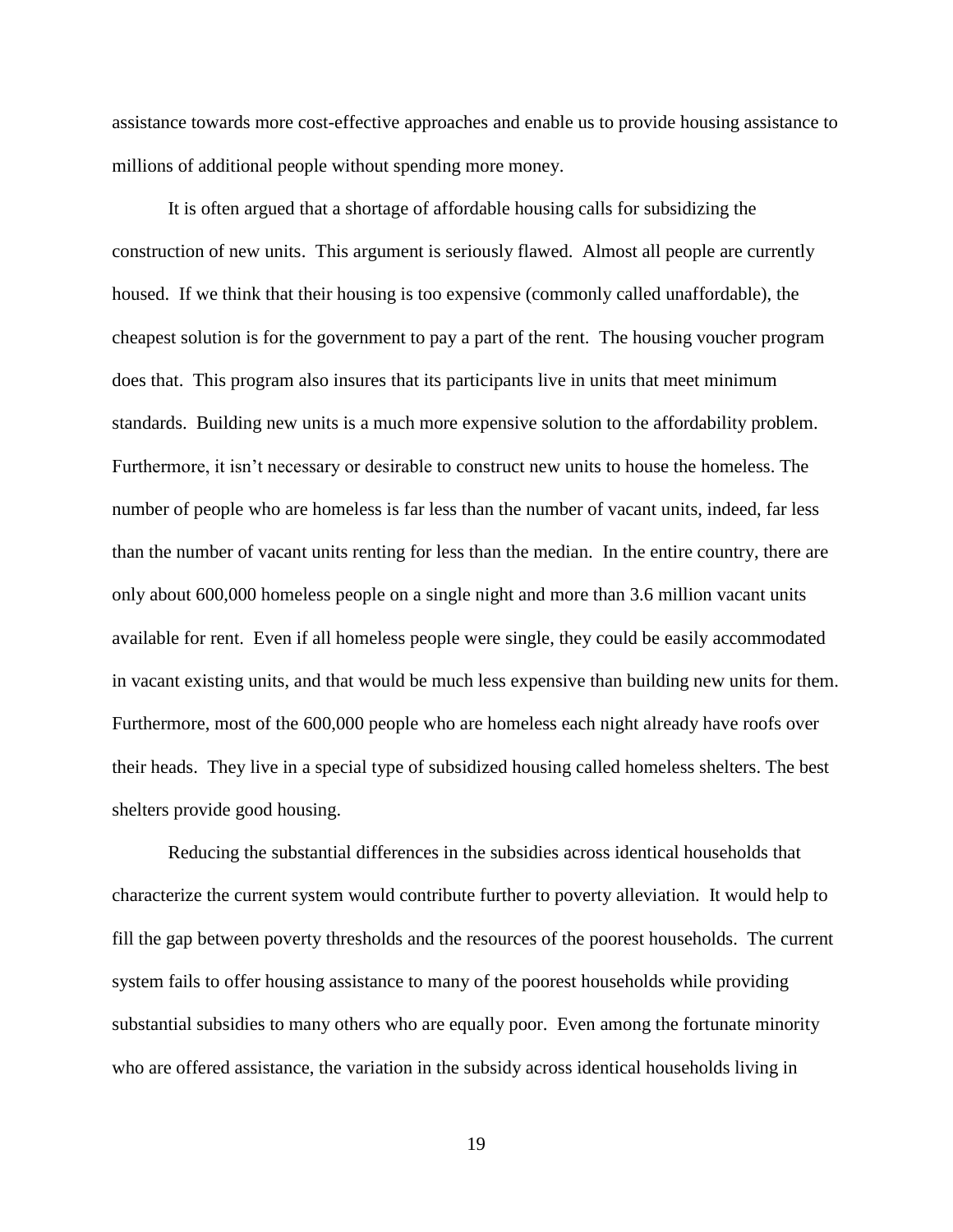subsidized housing projects is enormous. The best housing projects offered by a particular program are much more desirable than the worst, but tenants with the same characteristics pay the same rent for units in either. Even when new, the projects were not equally desirable, especially with respect to location. As they aged, further divergences emerged. Because the most cost-effective program offers the same subsidy to identical recipients, the shift away from other programs towards it will focus more of the system's resources on the poorest families.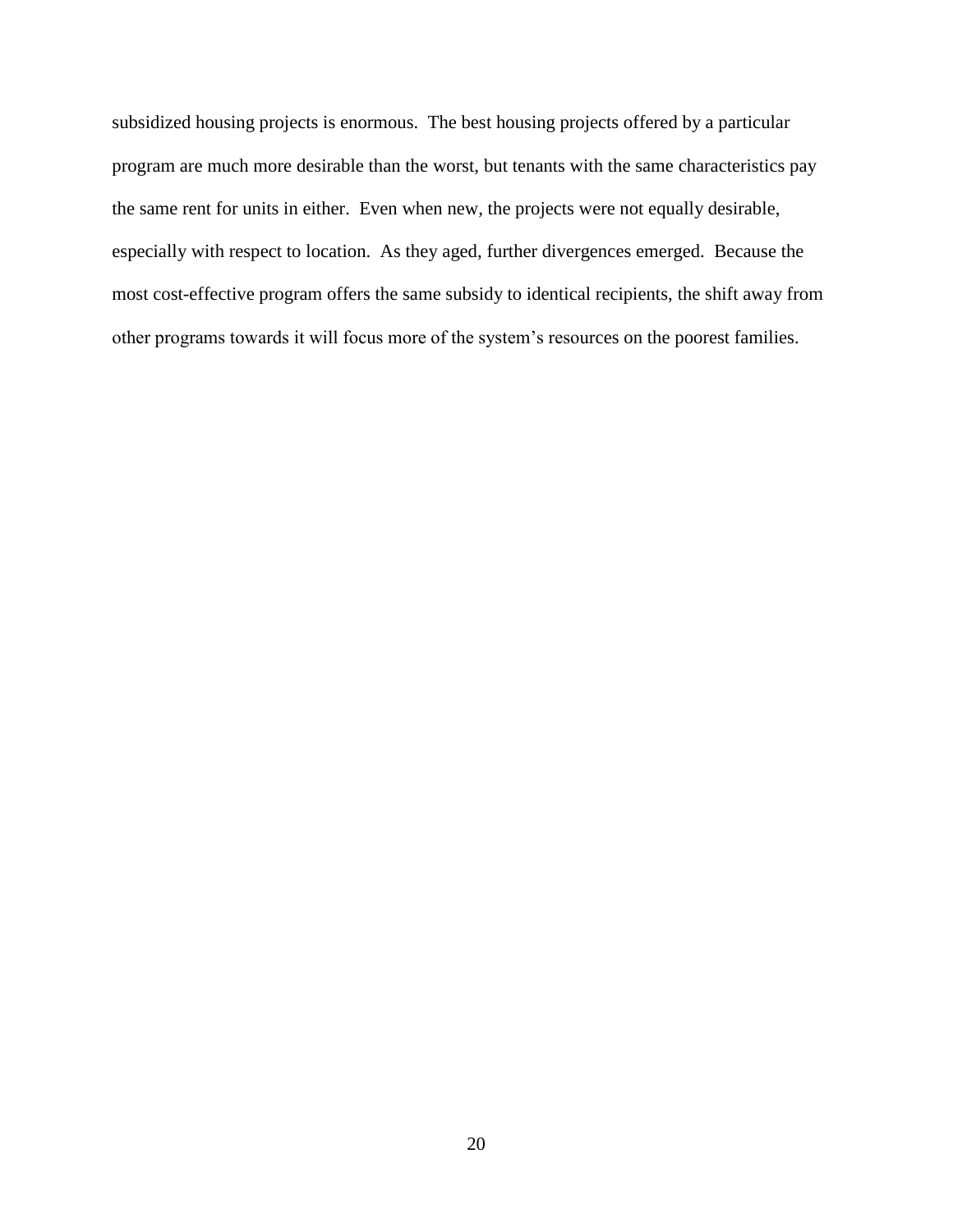## **References**

- Cummings, Jean L. and Denise DiPasquale. 1999. "The Low-Income Housing Tax Credit: An Analysis of the First Ten Years." *Housing Policy Debate* 10(1): 251-307.
- Finkel, Meryl, Donna DeMarco, Deborah Morse, Sandra Nolden, and Karen Rich. 1999. *Status of HUD-Insured (or Held) Multifamily Rental Housing in 1995: Final Report*. Cambridge, MA: Abt Associates Inc.
- Goering, John, Joan Kraft, Judith Feins, Debra McInnis, Mary Joel Holin, and Huda Elhassan. *Moving to Opportunity for Fair Housing Demonstration Program: Current Status and Initial Findings.* Washington, DC: U.S. Department of Housing and Urban Development, Office of Policy Development and Research.
- Hilton, Richard, Charles Hanson, Joanne Anderson, Meryl Finkel, Ken Lam, Jill Khadduri, and Michelle Wood. 2004*. Evaluation of the Mark-to-Market Program*. Washington, D.C.: U.S. Department of Housing and Urban Development, Office of Policy Development and Research.
- Leger, Mireille L. and Stephen D. Kennedy. 1990. *Final Comprehensive Report of the Freestanding Housing Voucher Demonstration*. Volumes 1 & 2. Cambridge, MA: Abt Associates Inc.
- Mayo, Stephen K., Shirley Mansfield, David Warner, and Richard Zwetchkenbaum. 1980. *Housing Allowances and Other Rental Assistance Programs-A Comparison Based on the Housing Allowance Demand Experiment, Part 2: Costs and Efficiency*. Cambridge, MA: Abt Associates Inc.
- Newman, Sandra J. and Ann B. Schnare. 1997. "" . . . and a Suitable Living Environment": The Failure of Housing Programs to Deliver on Neighborhood Quality." *Housing Policy Debate* 8(4): 703-741.
- Olsen, Edgar O. 2003. "Housing Programs for Low-Income Households," In Robert Moffitt (ed.), *Means-Tested Transfer Programs in the U.S.* National Bureau of Economic Research. Chicago: University of Chicago Press.
- Olsen, Edgar O. 2007. "Promoting Homeownership among Low-Income Households," Urban Institute, Opportunity and Ownership Project, Report Number 2. [http://www.urban.org/UploadedPDF/411523\\_promoting\\_homeownership.pdf](http://www.urban.org/UploadedPDF/411523_promoting_homeownership.pdf)
- Olsen, Edgar O. 2008. "Getting More from Low-Income Housing Assistance," The Brookings Institution, Hamilton Project, Discussion Paper 2008-13. http://www.brookings.edu/papers/2008/09 low income housing olsen.aspx